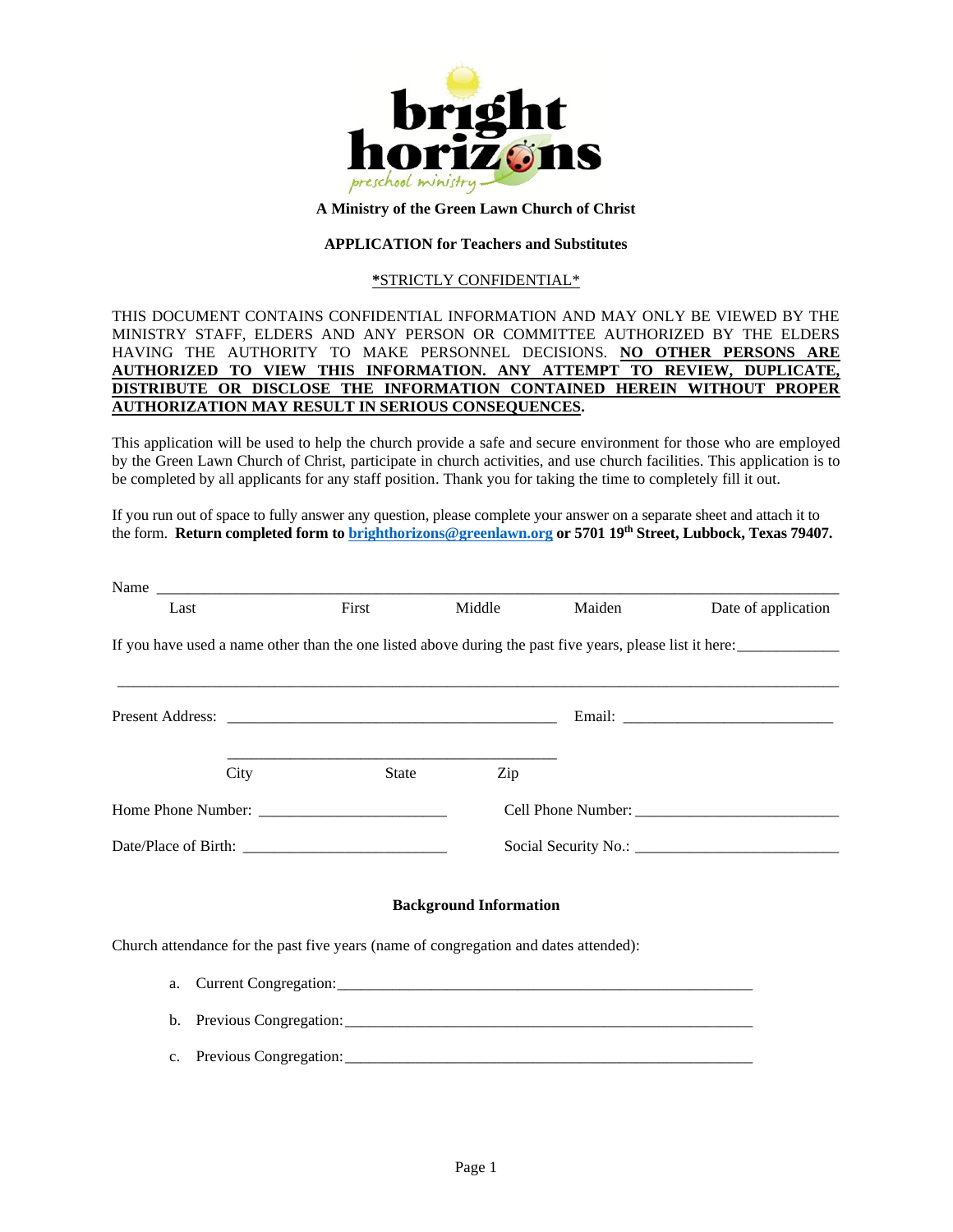Have you ever been convicted of or pled guilty or no contest to a crime other than a minor traffic violation, or are you now under charges for any criminal offense?

 $Yes$  No

(If answer is "Yes," please explain on a separate sheet.)

List each county and state of residence for the past five years (name of state and county and dates):

 $a.$ b.\_\_\_\_\_\_\_\_\_\_\_\_\_\_\_\_\_\_\_\_\_\_\_\_\_\_\_\_\_\_\_\_\_\_\_\_\_\_\_\_\_\_\_\_\_\_\_\_\_\_\_\_\_\_\_\_\_\_\_\_\_\_\_\_\_\_\_\_\_\_\_\_\_\_\_\_\_\_\_\_\_\_\_\_\_\_\_\_\_  $c.$ 

## **Training and Experience**

List any training, skills, or experience you have had that qualifies you for the position you are seeking, including any professional license or certification:

\_\_\_\_\_\_\_\_\_\_\_\_\_\_\_\_\_\_\_\_\_\_\_\_\_\_\_\_\_\_\_\_\_\_\_\_\_\_\_\_\_\_\_\_\_\_\_\_\_\_\_\_\_\_\_\_\_\_\_\_\_\_\_\_\_\_\_\_\_\_\_\_\_\_\_\_\_\_\_\_\_\_\_\_\_\_\_\_\_\_\_\_

\_\_\_\_\_\_\_\_\_\_\_\_\_\_\_\_\_\_\_\_\_\_\_\_\_\_\_\_\_\_\_\_\_\_\_\_\_\_\_\_\_\_\_\_\_\_\_\_\_\_\_\_\_\_\_\_\_\_\_\_\_\_\_\_\_\_\_\_\_\_\_\_\_\_\_\_\_\_\_\_\_\_\_\_\_\_\_\_\_\_\_\_

\_\_\_\_\_\_\_\_\_\_\_\_\_\_\_\_\_\_\_\_\_\_\_\_\_\_\_\_\_\_\_\_\_\_\_\_\_\_\_\_\_\_\_\_\_\_\_\_\_\_\_\_\_\_\_\_\_\_\_\_\_\_\_\_\_\_\_\_\_\_\_\_\_\_\_\_\_\_\_\_\_\_\_\_\_\_\_\_\_\_\_\_

\_\_\_\_\_\_\_\_\_\_\_\_\_\_\_\_\_\_\_\_\_\_\_\_\_\_\_\_\_\_\_\_\_\_\_\_\_\_\_\_\_\_\_\_\_\_\_\_\_\_\_\_\_\_\_\_\_\_\_\_\_\_\_\_\_\_\_\_\_\_\_\_\_\_\_\_\_\_\_\_\_\_\_\_\_\_\_\_\_\_\_\_

#### **Personal References**

List below two personal references who are well acquainted with you. Do not to list relatives.

| Name | Address                                                                                                      | <b>Phone Number</b> |
|------|--------------------------------------------------------------------------------------------------------------|---------------------|
|      |                                                                                                              |                     |
|      |                                                                                                              |                     |
|      |                                                                                                              |                     |
|      | <b>Additional Information</b>                                                                                |                     |
|      | lease elaborate on any of the foregoing information or give additional information that you believe would be |                     |

\_\_\_\_\_\_\_\_\_\_\_\_\_\_\_\_\_\_\_\_\_\_\_\_\_\_\_\_\_\_\_\_\_\_\_\_\_\_\_\_\_\_\_\_\_\_\_\_\_\_\_\_\_\_\_\_\_\_\_\_\_\_\_\_\_\_\_\_\_\_\_\_\_\_\_\_\_\_\_\_\_\_\_\_\_\_\_\_\_\_\_\_

\_\_\_\_\_\_\_\_\_\_\_\_\_\_\_\_\_\_\_\_\_\_\_\_\_\_\_\_\_\_\_\_\_\_\_\_\_\_\_\_\_\_\_\_\_\_\_\_\_\_\_\_\_\_\_\_\_\_\_\_\_\_\_\_\_\_\_\_\_\_\_\_\_\_\_\_\_\_\_\_\_\_\_\_\_\_\_\_\_\_\_\_

\_\_\_\_\_\_\_\_\_\_\_\_\_\_\_\_\_\_\_\_\_\_\_\_\_\_\_\_\_\_\_\_\_\_\_\_\_\_\_\_\_\_\_\_\_\_\_\_\_\_\_\_\_\_\_\_\_\_\_\_\_\_\_\_\_\_\_\_\_\_\_\_\_\_\_\_\_\_\_\_\_\_\_\_\_\_\_\_\_\_\_\_

\_\_\_\_\_\_\_\_\_\_\_\_\_\_\_\_\_\_\_\_\_\_\_\_\_\_\_\_\_\_\_\_\_\_\_\_\_\_\_\_\_\_\_\_\_\_\_\_\_\_\_\_\_\_\_\_\_\_\_\_\_\_\_\_\_\_\_\_\_\_\_\_\_\_\_\_\_\_\_\_\_\_\_\_\_\_\_\_\_\_\_\_

\_\_\_\_\_\_\_\_\_\_\_\_\_\_\_\_\_\_\_\_\_\_\_\_\_\_\_\_\_\_\_\_\_\_\_\_\_\_\_\_\_\_\_\_\_\_\_\_\_\_\_\_\_\_\_\_\_\_\_\_\_\_\_\_\_\_\_\_\_\_\_\_\_\_\_\_\_\_\_\_\_\_\_\_\_\_\_\_\_\_\_\_

Please elaborate on any of the foregoing information or give additional information that you believe would be helpful as we consider you for employment with the Green Lawn church.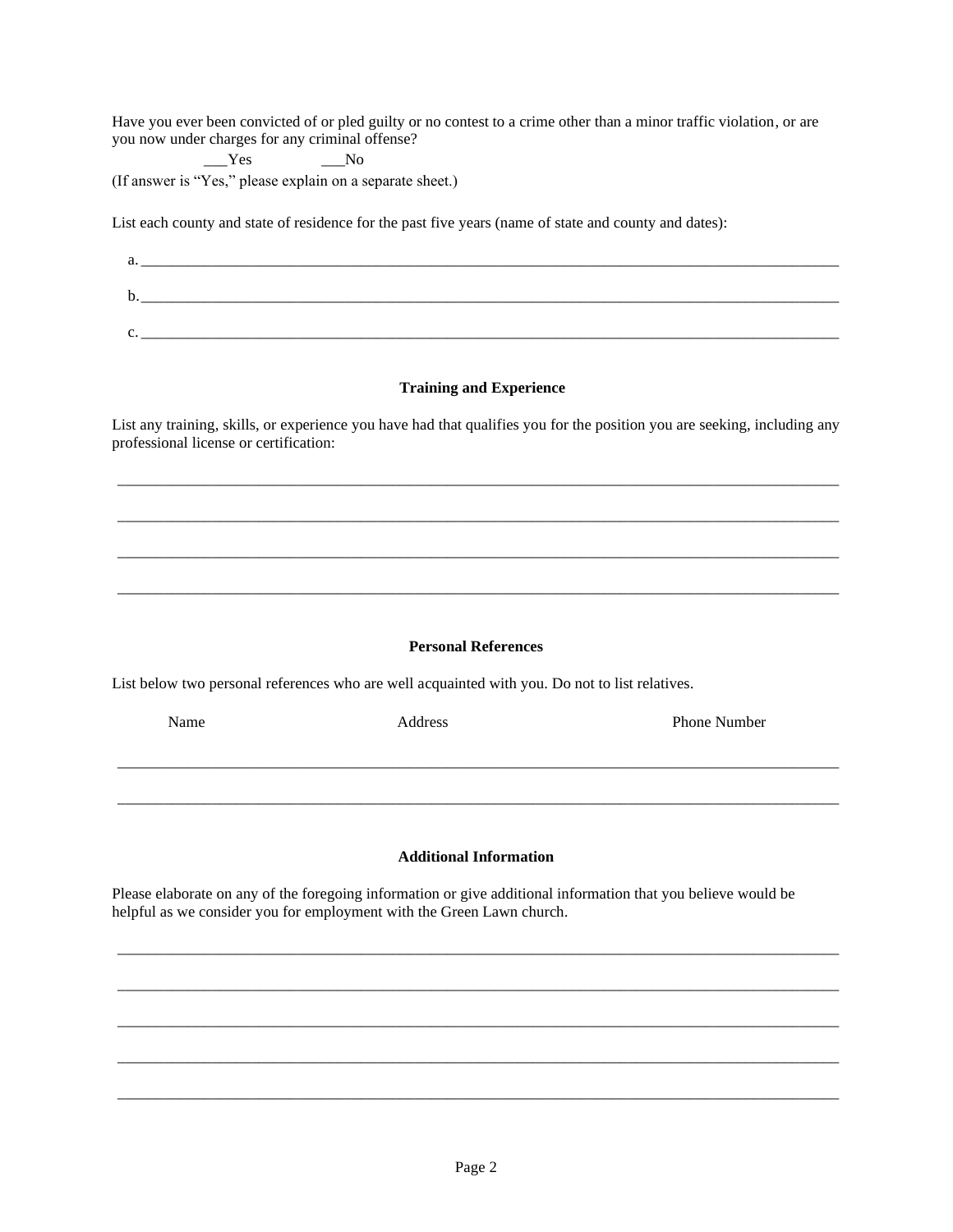**Employment History**<br>List your last 3 employers beginning with the most recent.<br>(Complete if you are applying for a compensated position.)